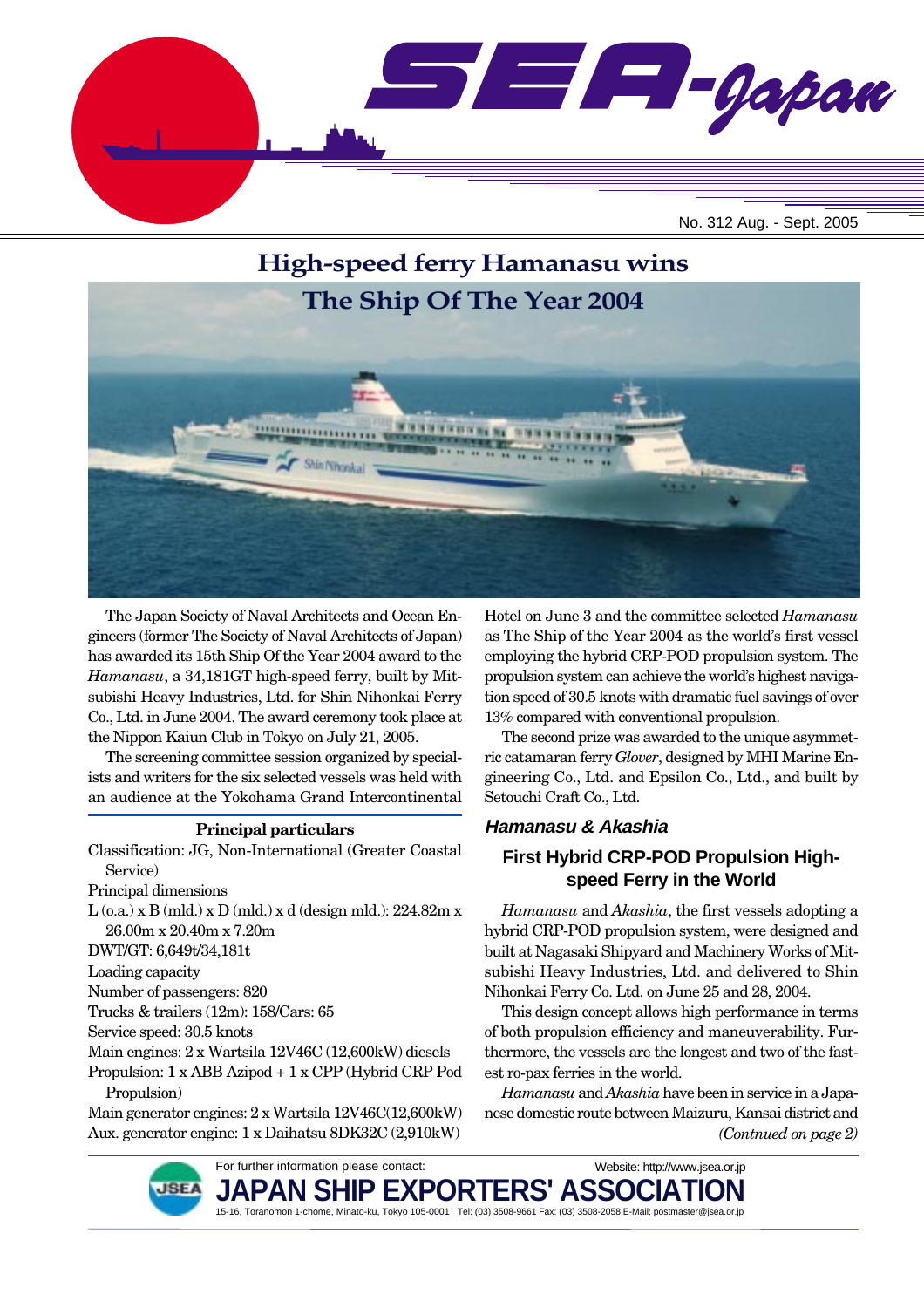#### **Topics No. 312 Aug.- Sept. Page 2**



*(Conttinued from page 1)*

Otaru, Hokkaido Island traveling for 20 hours. Three conventional ferries were replaced by these two high-speed ferries, which provide attractive service for passengers and cargo logistics and improve operational economy. \*\*\*\*\*

**The hybrid CRP-POD propulsion system** consists of a single POD propulsion unit associated with a conventional mechanical propulsion plant. The POD unit is arranged just behind the single Controllable Pitch Propeller (CPP) with single-skeg hull form. This can eliminate the resistance of twin shafts and supporting brackets. Further, the pod propeller is contra-rotating with the mechanical powered propeller for achieving high propulsion efficiency by reducing tangential water flow.

This innovative concept has yielded significant fuel savings (over 13%) to the operator in comparison with the conventional twin shaft design. Excellent propulsion performance of the hybrid CRP-POD system was confirmed not only by the trial maximum speed of 32.04 knots but also by the operational record since June 2004.

With the hybrid CRP-POD propulsion system, the POD unit provides significant lateral force in any direction, meaning that maneuvering within harbors and other confined waterways is much easier than conventional twin screw vessels. This improvement not only facilitates ship operation but also reduces the risk of collision or stranding in heavy weather conditions and reduces the cost of tug boat assistance.

The power and revolutions of both CPP and POD can be controlled by a single telegraph handle located on the bridge console and ECR console simultaneously by a CRP controller unit. The CRP controller unit regulates the load balance of CPP and POD to optimize the propulsion performance and to ensure the safe operation of the system. When in harbor or in case of emergency, the CPP and POD can be operated independently.

**The mechanical-drive plant** consists of two Wartsila 12V46Cs diesel engines and another two Wartsila 12V46C for electric generation plant for the POD and general use. This arrangement has the benefit of commonality of spare parts. The POD propulsion unit is an ABB Azipod type 21.

This hybrid power plant combined with mechanical plant and electric power plant provides high propulsion performance to compensate for the initial investment in the electric power plant and POD system.

**The ship is provided with seven decks.** The lowest deck, Deck 1, is for loading passenger cars. Deck 2 and Deck 3 are for loading large trucks and trailers; lane length of these two decks is about 2,300m in total. Decks 4 to 6 are for accommodations for passengers and crew.

The ship is provided with three shore ramps and two shell doors. Shore ramps are located on the aft part of Deck 2. One of the shore ramps is at the center and the others at the sides. The shell doors are located on the aft part of Deck 3 to be connected to shore side ramp facilities. Trucks and trailers loaded on Deck 3 can be turned with a turntable 14m in diameter, which is located on the aft part of Deck 3. For access to Deck 1, one fixed type internal ramp way is provided on Deck 2 aft with a weather tight cover.

**Accommodations consist of 193 passenger cabins** including four suite cabins, 40 deluxe cabins, and dormitory cabins on Deck 4, Deck 5 and Deck 6 accommodating a total of 820 passengers. Public facilities for the 20 hour trip are provided: two restaurants, cafe terrace, conference room, forward saloons, children's room and public bath with sauna are arranged mainly on Deck 5.



**Interior** design in the public space of each vessel has a different motif based on "nature" to provide a unique atmosphere for passengers. For Hamanasu, the motif is "space and stars," and for Akashia, the motif is "the Earth."

*Entrance (left) and cafe terrace (below)*

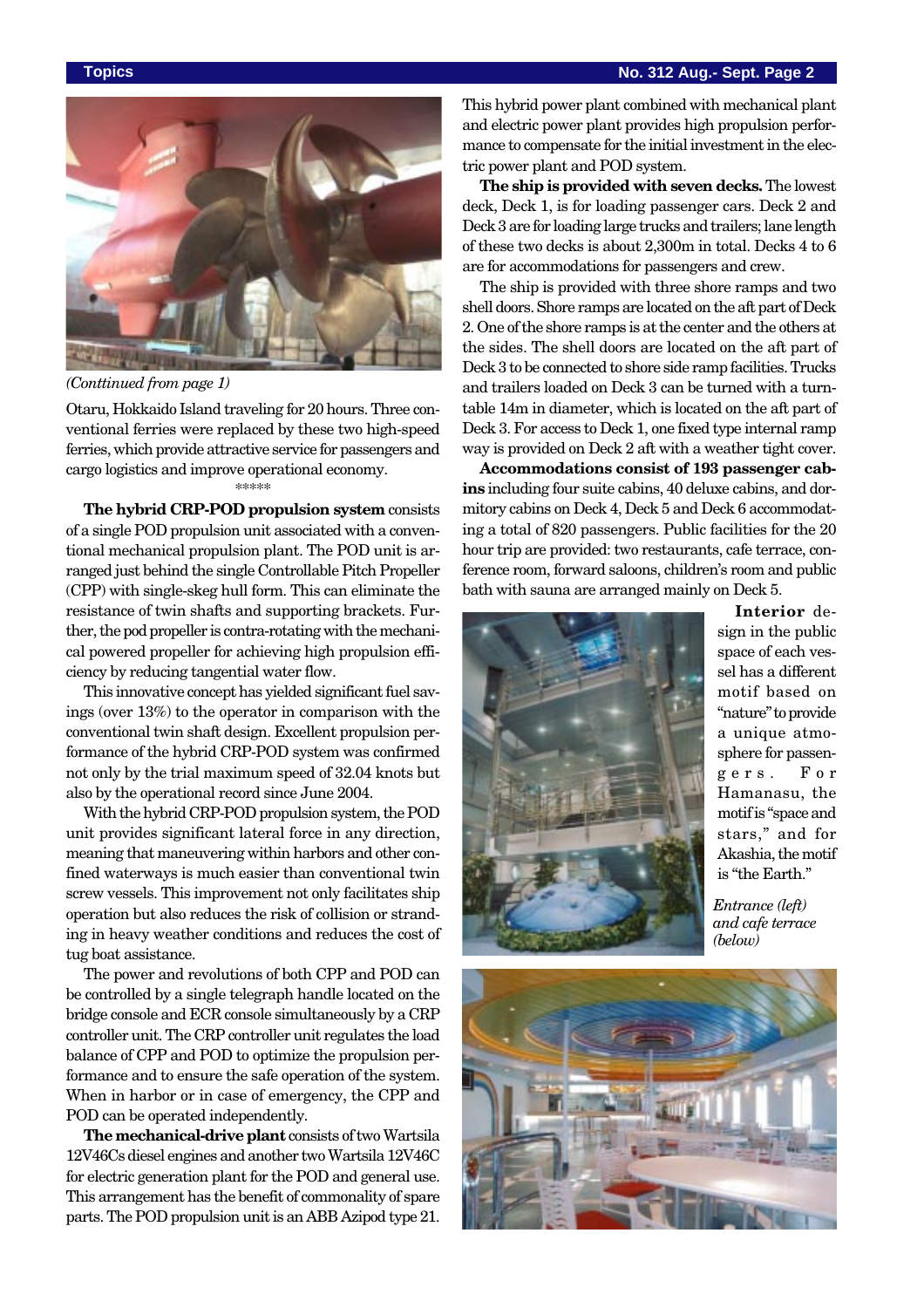# Orders received for Mediterranean Max type LNG carriers **Universal Shipbuilding**

Universal Shipbuilding Corporation has received two orders for construction of  $75,000m^3$  LNG carriers, from Mediterranean LNG Transport Corporation and Skikda LNG Transport Corporation. The carriers will be put in service for transport of LNG produced in Algeria to European countries located along the Mediterranean Sea coast. The carriers are designed to have the optimal size for the Mediterranean Sea area, and are called Mediterranean Max.

Algeria is the second largest LNG exporting country (next to Indonesia) in the world. Natural gas produced in the gas fields located inland is sent to LNG export terminals where natural gas is cooled down to minus 163o C for export as LNG.

In the Mediterranean Sea area, many medium and small LNG carriers are in service at present although most carriers are 30 years old or more. In the next ten years, these carriers will be replaced by newbuildings. European countries at present depend upon natural gas via pipe lines from the North Sea, Russia, Libya, and Algeria. However, the supply capacity has already reached the limit. Due to this and the increasing demand for LNG in Europe, replacement of existing LNG carriers is now becoming essential to secure LNG supply capacity by marine transport, which will become more important.

Meanwhile, Universal Ship-

building has been focusing on the limitations to the ship's length, width, and draft at the LNG receiving terminal ports located in the Mediterranean Sea. The company has developed the Mediterranean Max type LNG carrier to provide optimal cargo capacity to the limitations as an important ship type, and has carried out marketing of the carrier for local exporters and importers.

The new ship type will be the standard for LNG transport in the Mediterranean Sea because the design superiority has highly been evaluated in the process of marketing, resulting in the first order for newbuildings.

Universal Shipbuilding will continue to promote marketing of the Mediterranean Max type LNG carriers.

#### F**eatures**

- Every main Mediterranean LNG

the Mediterranean Max.

- Energy-saving type with the use of SURF BULB/SSD
- Employment of a large capacity bow thruster provides easy ship maneuverability within a port.
- 9.75m

Deadweight: 37,700 MT

- Cargo tank capacity: 75,500m<sup>3</sup> (-163o C, 100%)
- Boil off rate: 0.20%/day
- Main engine: Steam turbine x 1 unit
- 
- Speed, service: 17.5kt

Classification: BV

## Kawasaki completes newly developed VLCC

Kawasaki Shipbuilding Corporation has delivered the 315,000DWT VLCC, *Katsuragisan* (HN: 1563), to Rhapsody Shipping S. A. at the Kawasaki Sakaide Works. The vessel is designed to have the maximum load-

# **Katsuragisan**

ing capacity that is allowed to pass through the Strait of Malacca. This is the first VLCC employing the newly developed hull design.



As a most advanced VLCC, *Katsuragisan* can shuttle between the Gulf and Japan via the Malacca Strait and can enter any major berth. The bunker tanks of the vessel have

double hull construction like the cargo tanks for marine pollution prevention in an accident. For fuel saving, the rudder bulb with fins (RBS-F) and highly efficient propeller are used.

- Principal particulars
- $L$  (o.a.) x  $L$  (b.p.) x  $B$  D x d: 333.00m x 324.00m x 60.00m x 29.00m x 20.896m (full load)
- DWT/GT: 311,620t/160,292t

Cargo tank capacity: 351,580m3

Main engine: Kawasaki-MAN B&W 7S80MC-C diesel x 1 unit

- Speed, service: 15.55kt Complement: 30
- Classification: NK
- Completion: July 15, 2005

receiving terminal port can accept

- 
- 
- LNG cargo containment facilities use the GTT Mark III membrane type, with high reliability. Principal particulars
- $L$  (o.a.)  $x L$  (b.p.)  $x B x D x d$ : 220.0m  $x$ 210.70m x 35.00m x 22.55m x

MCO: 15,000KW x 94 min-1

CSO: 13,500KW x 90.8 min-1

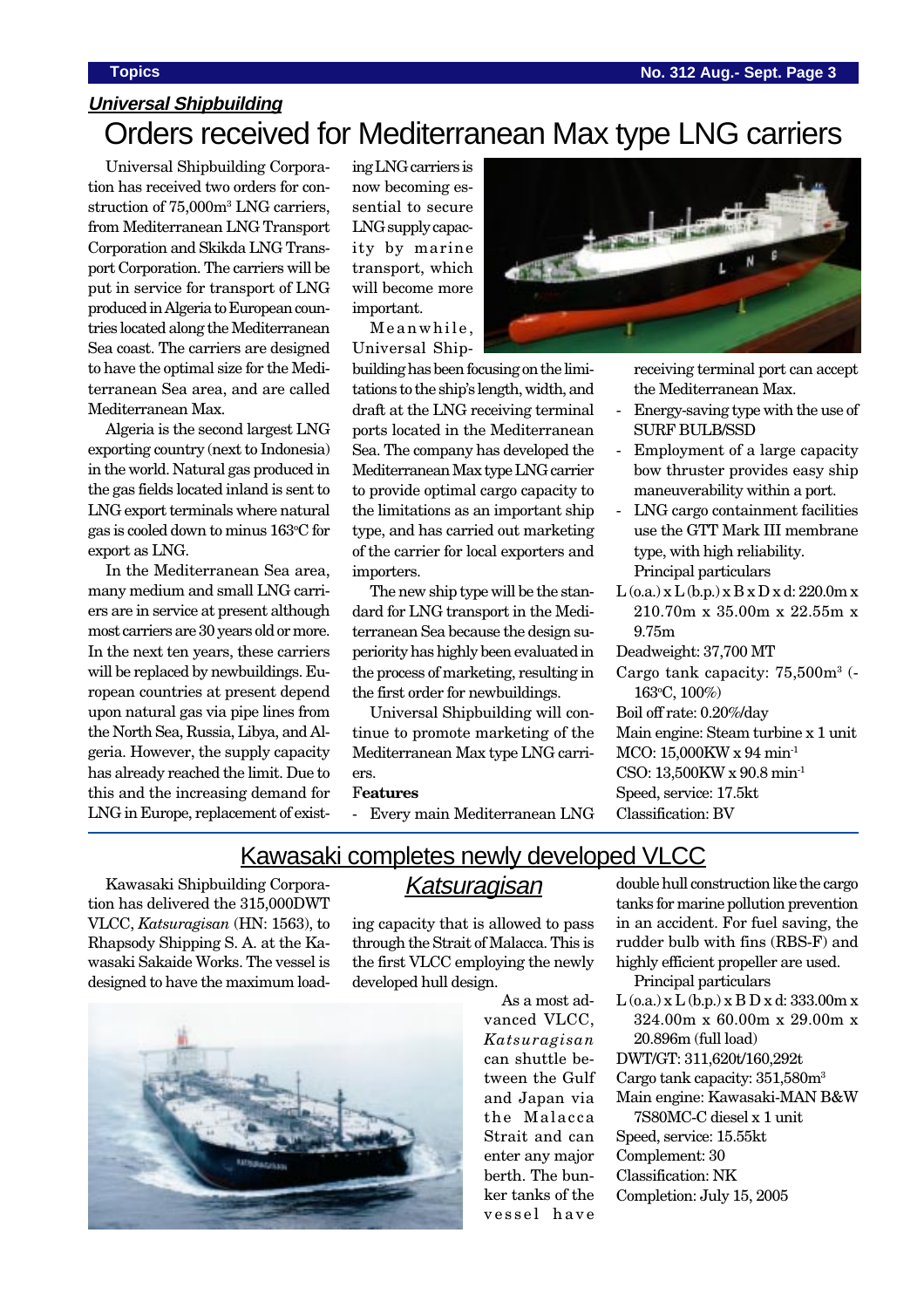# **Altair Trader with double-hulled fuel oil tanks** MES completes new generation Malaccamax VLCC

Mitsui Engineering & Shipbuilding Co., Ltd. (MES) has completed construction of the 299,985 VLCC, *Altair Trader* (HN: 1600), for Fortitude Shipping Navigation S. A. of Panama at the Chiba Works.

Although MES delivered two Malaccamax VLCCs two years ago, the *Altair Trader* is designed with the new hull form called Mitsui Malacca Doublemax. Both the deadweight and the cargo tank capacity are maximized for efficient transport of crude oil of typical specific gravity.

The owner and MES have anticipated that the double hull construction will become mandatory for bunker tanks in the future IMO rules, so that the double hull of the bunker has been implemented for the vessel. Thus marine pollution prevention is fully considered in the hull construction together with double hulls for the cargo tanks.

Moreover, the vessel equips the MIPB-Wing (Mitsui Integrated Propeller Boss with Wing), which is a newly developed device to improve propeller propulsion efficiency. The service speed and fuel oil consumption efficiency have been improved together with both advanced bow and stern forms.

The main engine adopts the electronic-con-

trol lubrication system for engine cylinders to decrease ship operation costs, and the steam turbo generating system is also employed, which recovers thermal energy from the exhaust gas of the main engine.

Other installations include the fixed type flammable gas detecting system arranged in the ballast tanks and the pump room to confirm safe working environment; GPS and differential GPS for ship positioning by satellite; electronic chart display and information system (ECDIS) and automatic ship identification system (AIS) that ensure safe navigation and ship operation; and color CCTV sys-



tem in the engine room, which include an alarm function in case of fire and carry out monitoring from the wheelhouse and the engine control room.

Principal particulars

 $L$  (o.a.)  $x L$  (b.p.)  $x B x D x d$ : 333.00m x 324.00m x 60.00m x 28.80m x 20.338m

DWT/GT: 299,985t/160,216t Cargo tank capacity (100%): 354,275m3 Main engine: Mitsui-MAN B&W 7S80MC-C diesel x 1 unit MCR: 27,160kW x 76rpm Complement: 30 Classification: NK

# IHIMU completes 87,000DWT bulk carrier, Alam Penting

IHI Marine United Inc. (IHIMU) delivered the *Alam Penting* (HN: 3185), 87,000DWT Over Panamax size bulk carrier with double hull structure, to Eminence Bulk Carriers Pte. Ltd. on 19 July, 2005 at its Yokohama Shipyard.

The *Alam Penting* is the third of a



series of FUTURE-87 type bulk carrier succeeding to the superior features of the well established FUTURE series developed by IHIMU. In order to meet strict environmental guidelines, the *Alam Penting* has been designed with the double hull structure to minimize the risk of any major pol-

lutant spills.

Seven cargo holds are suitable for carrying grain, and are strengthened for heavy cargo loading when holds Nos. 2, 4 and 6 may be empty for carrying ore, which allows the vessel to carry a greater range of

cargoes. Side rolling hydraulic chaindrive type hatch covers are fitted.

The *Alam Penting* has also wellappointed fittings for easy operation and maintenance, and fuel efficient hull form with IHIMU LV Fin is adopted. Grain cargoes can be loaded with untrimmed ends. The ship complies with the requirements of IACS Bulk Carrier Safety.

Principal particulars L (o.a.) x B x D x d: 229.00 m x 36.50 m x 19.90 m x 14.10 m DWT/GT: 87,000t/47,000t Main engine: DU-SULZER 6RTA-58T diesel x 1 unit Output: MCR 10,300kW x 95.0 rpm NOR 8,550kW x 89.3 rpm Speed, service: 14.5kt Complement: 25 Classification: LRS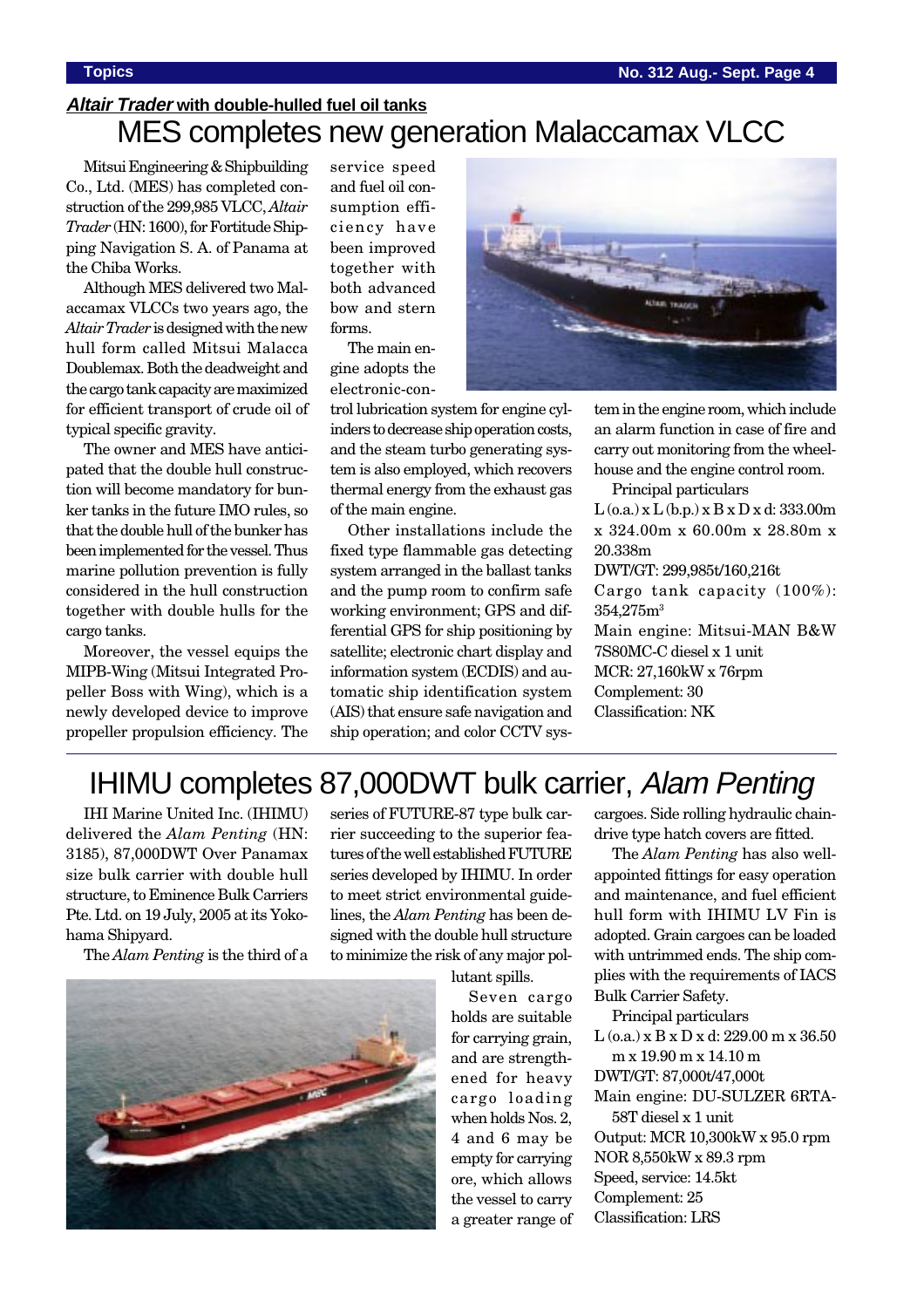### **Industry News in Brief No. 312 Aug.- Sept. Page 5**

# Naikai completes 48,500DWT methanol carrier, Patagonian Mystic

Naikai Zosen Corporation has completed construction of the 48,500DWT methanol carrier, *Patagonian Mystic* (HN: 690), for delivery to New Seagull Shipping S. A. at the Setoda Works. The carrier has the double hull construction conforming to the international requirements for the prevention of marine pollution to transport methanol, petroleum products, and Class III chemical products. The ship has the maximum permissible width for passage through the Panama Canal.

Fourteen cargo tanks are provided, each with a hydraulic-drive cargo pump. Two seawater ballast pumps are provided for eight ballast tanks

adjoining the cargo tanks, installed in the port and starboard No. 3 ballast tanks.

The living quarters and the engine casing are isolated so the quietness of the cabins is ensured. The 2.2m high ceiling of the cabins gives an open feeling to the crew.

The main engine is a highly reliable and fuel efficient two-stroke lowspeed diesel engine.

Principal particulars

 $L$  (o.a.)  $x L$  (b.p.)  $x B x D x d$ : 186.00m x 178.00m x 32.20m x 18.40m x

# **Largest annual production record** MES diesel production totals 3.48 million BHP in fiscal 2004

### **Total of 47.96 million BHP since 1928**

Mitsui Engineering & Shipbuilding Co., Ltd. (MES) has achieved the largest annual production record of diesel engines with a total of 3.48 million BHP (177 units) at its Machinery Factory of the Tamano Works in fiscal year 2004.

The aggregated production since 1928 when the company built the first diesel engine has become 47.96 million BHP. MES engine production involves only the Mitsui-MAN B&W type. Production in FY 2004 included 177 engines including 13 large bore engines (98cm and 90 in diameter)



built for container carriers. The figure exceeded the largest annual production record with a total 2.57 million BHP (125 units) achieved in FY 2003.

The satisfactory schedule of engine production has urged MES to expand its production capacity by adding a new assembly shop with an area of 4,500m2 adjoining the No. 1 assembly factory, which will be completed in October this year. The company is now anticipating a higher level of engine production. MES will reach an accumulated engine output of 50,000,000 BHP in the same month, the world record for engine horse power in a single brand. In addition, the company will complete 3.66 million BHP (191 units) in 2005 and 4.24 million BHP (209 units) in 2006.

#### **Diesel engine production in the last five years**

FY 2000: 99 units for 167 million BHP FY 2001: 122 units for 240 million BHP FY 2002: 122 units for 253 million BHP FY 2003: 125 units for 257 million BHP



11.60m (designed) DWT/GT: 49,414t (full load)/29,606t Cargo tank capacity: 58,495.528m<sup>3</sup> Main engine: Hitachi-MAN B&W 6S50MC-C diesel x 1 unit MCR: 9,480 kW x 127 min-1 NCR: 8,530 kW x 123 min-1 Speed, service: 14.6kt Classification: ABS Complement: 25 Completion: July 15, 2005

## **To our readers**

- Please notify us of any change in address by letter, telefax, or E-mail together with the old mailing label to ensure you continue to receive SEA-Japan.
- We welcome your comments about SEA-Japan. Please address all correspondence to the Japan Ship Exporters' Association (JSEA), or the Japan Ship Centre in London.
- Address (Tokyo): 15-16, Toranomon 1-chome, Minato-ku, Tokyo 105-0001 / Tel: (03) 3508-9661 Fax: (03) 3508- 2058
- E-mail: postmaster@jsea.or.jp
- Address (London): Ground Floor, 9 Marshalsea Road, London SE1 1EP, UK / Tel: +44 (0) 20 7403 1666 / Fax: +44 (0) 20 7403 1777 E-mail: info@jsc.org.uk URL: http://www.jsc.org.uk

FY 2004: 177 units for 348 million BHP FY 2005: 191 units for 366 million BHP FY 2006: 209 units for 424 million BHP \* Anticipated production in fiscal 2005 and 2006.